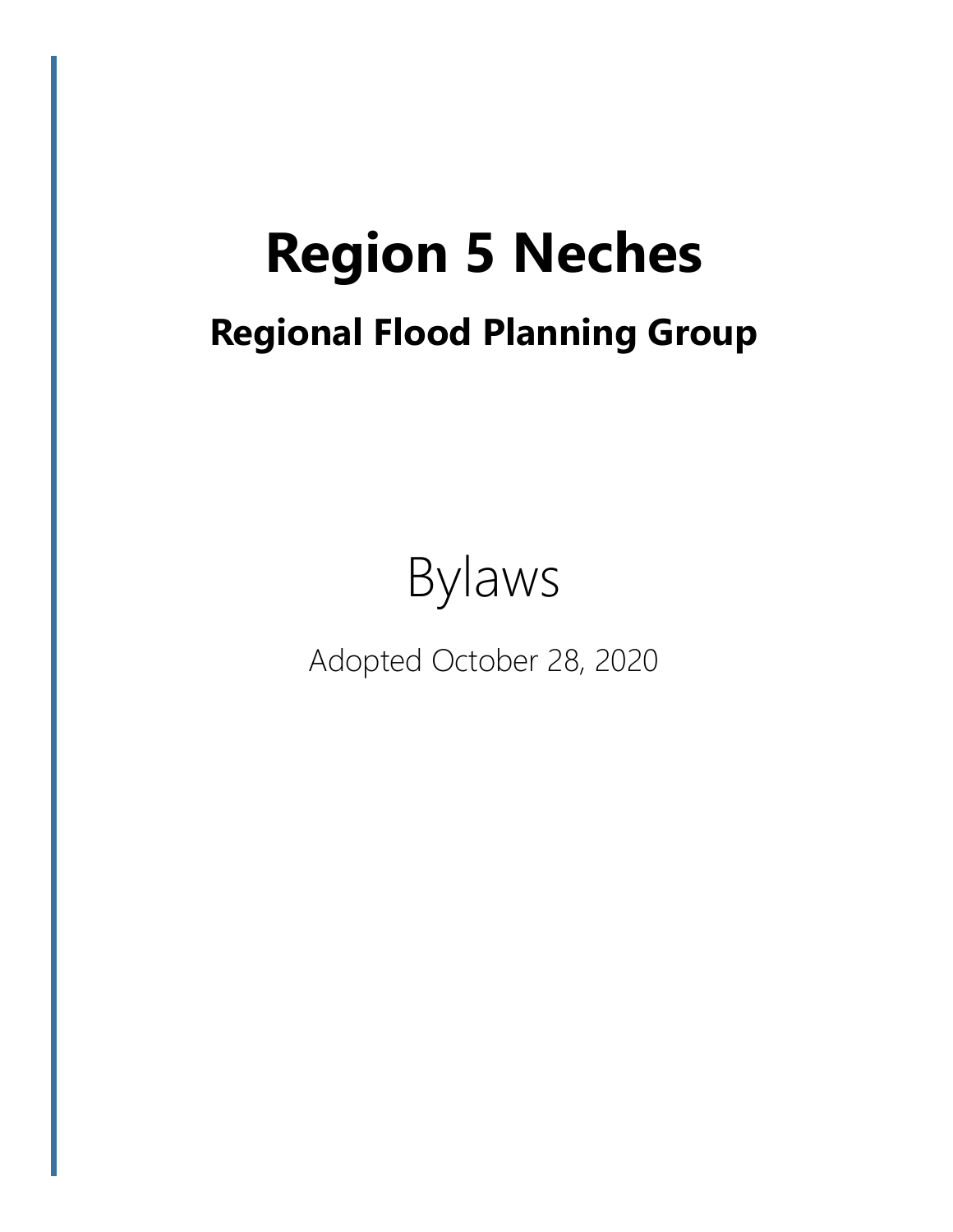*(page is intentionally left blank)*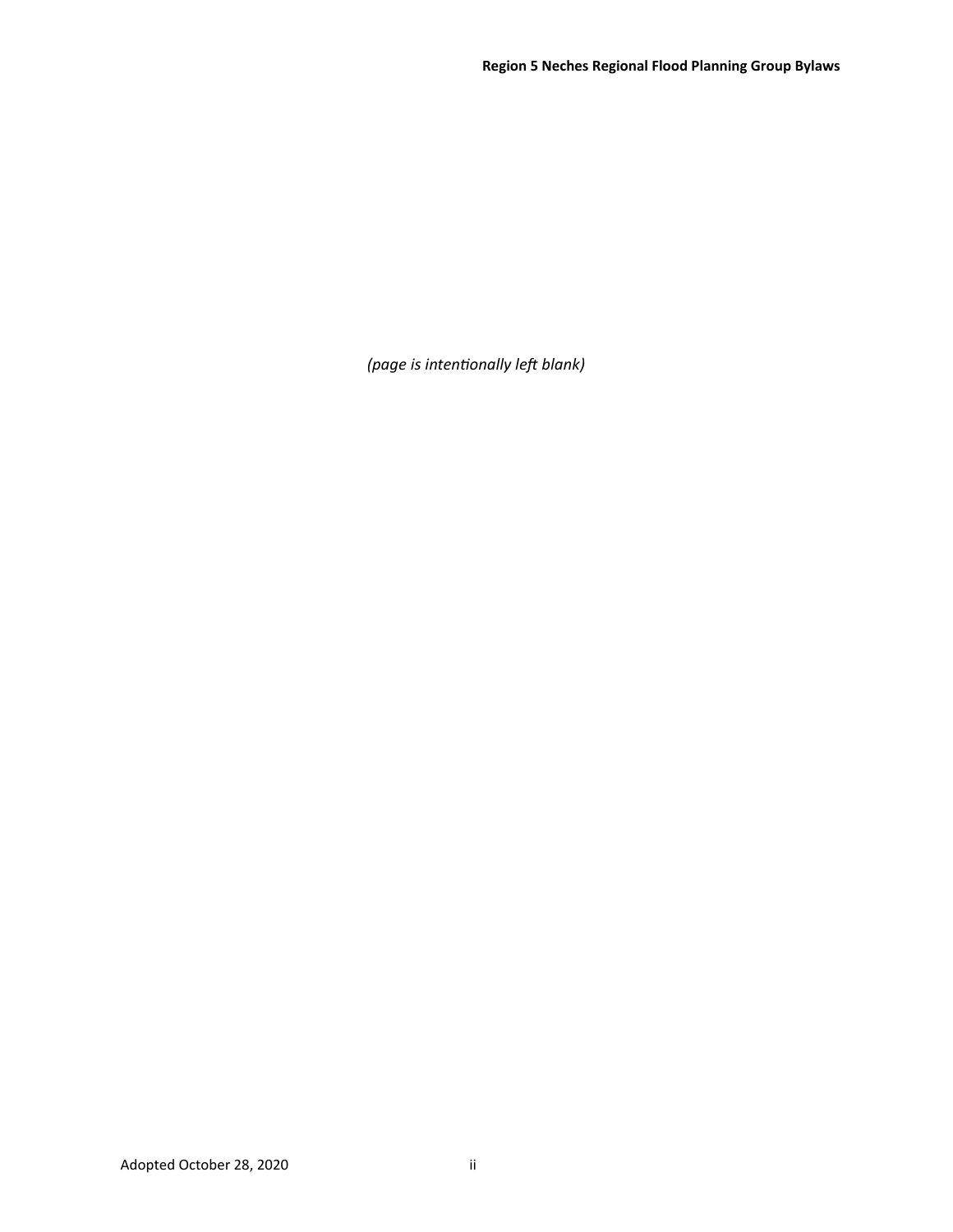#### **Table of Contents**

| <b>ARTICLE I.</b>    |  |
|----------------------|--|
| Section 1            |  |
| Section 2            |  |
| <b>ARTICLE II.</b>   |  |
| <b>ARTICLE III.</b>  |  |
| <b>ARTICLE IV.</b>   |  |
| <b>ARTICLE V.</b>    |  |
| Section 1            |  |
| Section 2            |  |
| Section 3            |  |
| Section 4            |  |
| Section 5            |  |
| Section 6            |  |
| Section 7            |  |
| <b>ARTICLE VI.</b>   |  |
| Section 1            |  |
| Section 2            |  |
| Section 3            |  |
| <b>ARTICLE VII.</b>  |  |
|                      |  |
| <b>ARTICLE VIII.</b> |  |
| Section 1            |  |
| Section 2            |  |
| Section 3            |  |
| Section 4            |  |
| Section 5            |  |
| Section 6            |  |
| Section 7            |  |
| <b>ARTICLE IX.</b>   |  |
| Section 1            |  |
| Section 2            |  |
| Section 3            |  |
| Section 4            |  |
| Section 5            |  |
| Section 6            |  |
| Section 7            |  |
| Section 8            |  |
| <b>ARTICLE X.</b>    |  |
| Section 1            |  |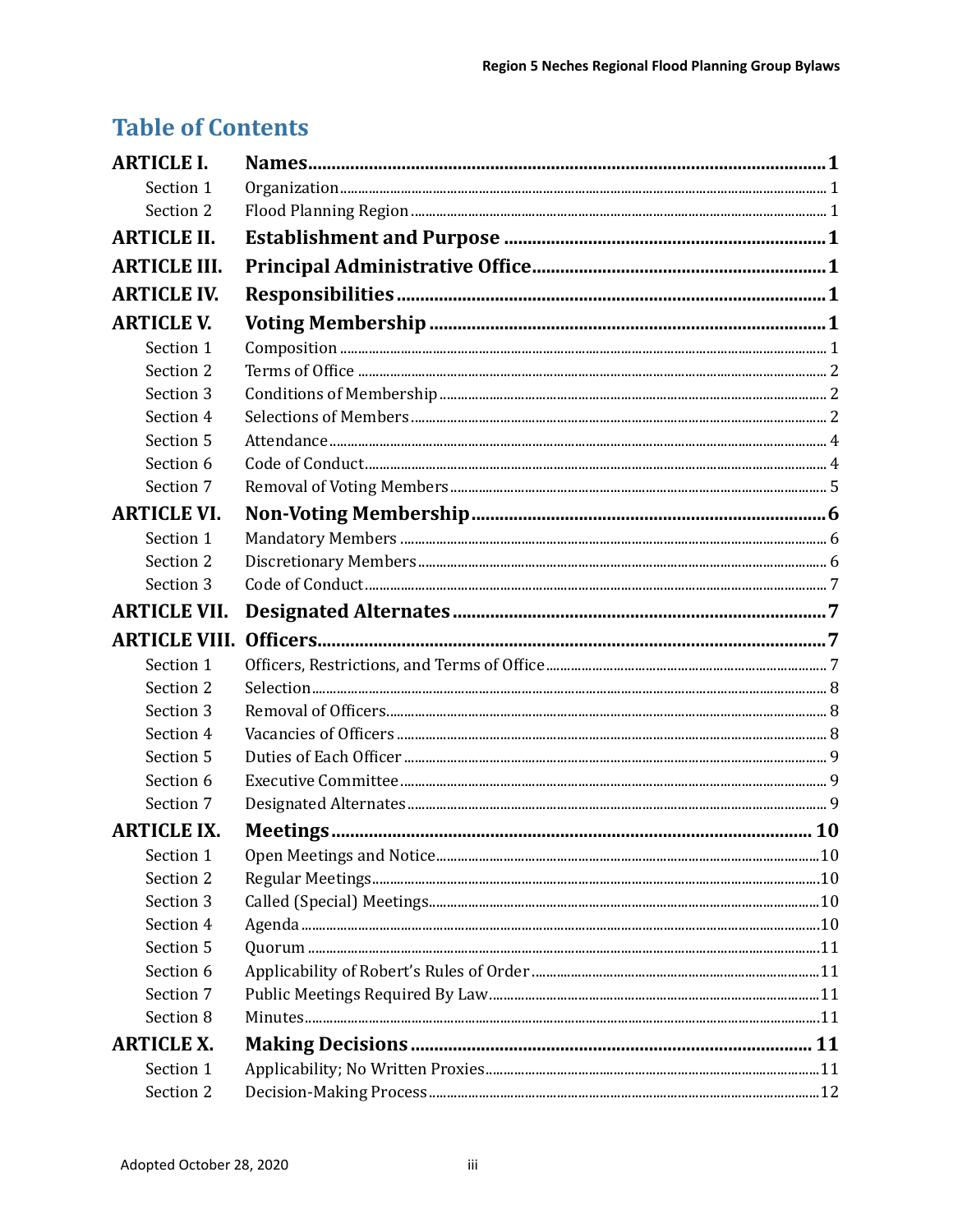| Section 3           | Approving Recommended Flood Management Evaluations (FME), Flood<br>Management Strategies (FMS), and Flood Mitigation Projects (FMP) 12 |  |
|---------------------|----------------------------------------------------------------------------------------------------------------------------------------|--|
| Section 4           |                                                                                                                                        |  |
| <b>ARTICLE XI.</b>  |                                                                                                                                        |  |
| Section 1           |                                                                                                                                        |  |
| Section 2           |                                                                                                                                        |  |
| Section 3           |                                                                                                                                        |  |
| <b>ARTICLE XII.</b> |                                                                                                                                        |  |
| Section 1           |                                                                                                                                        |  |
| Section 2           |                                                                                                                                        |  |
| Section 3           |                                                                                                                                        |  |
| Section 4           |                                                                                                                                        |  |
| Section 5           |                                                                                                                                        |  |
| Section 6           |                                                                                                                                        |  |
|                     |                                                                                                                                        |  |
|                     |                                                                                                                                        |  |
|                     |                                                                                                                                        |  |
|                     |                                                                                                                                        |  |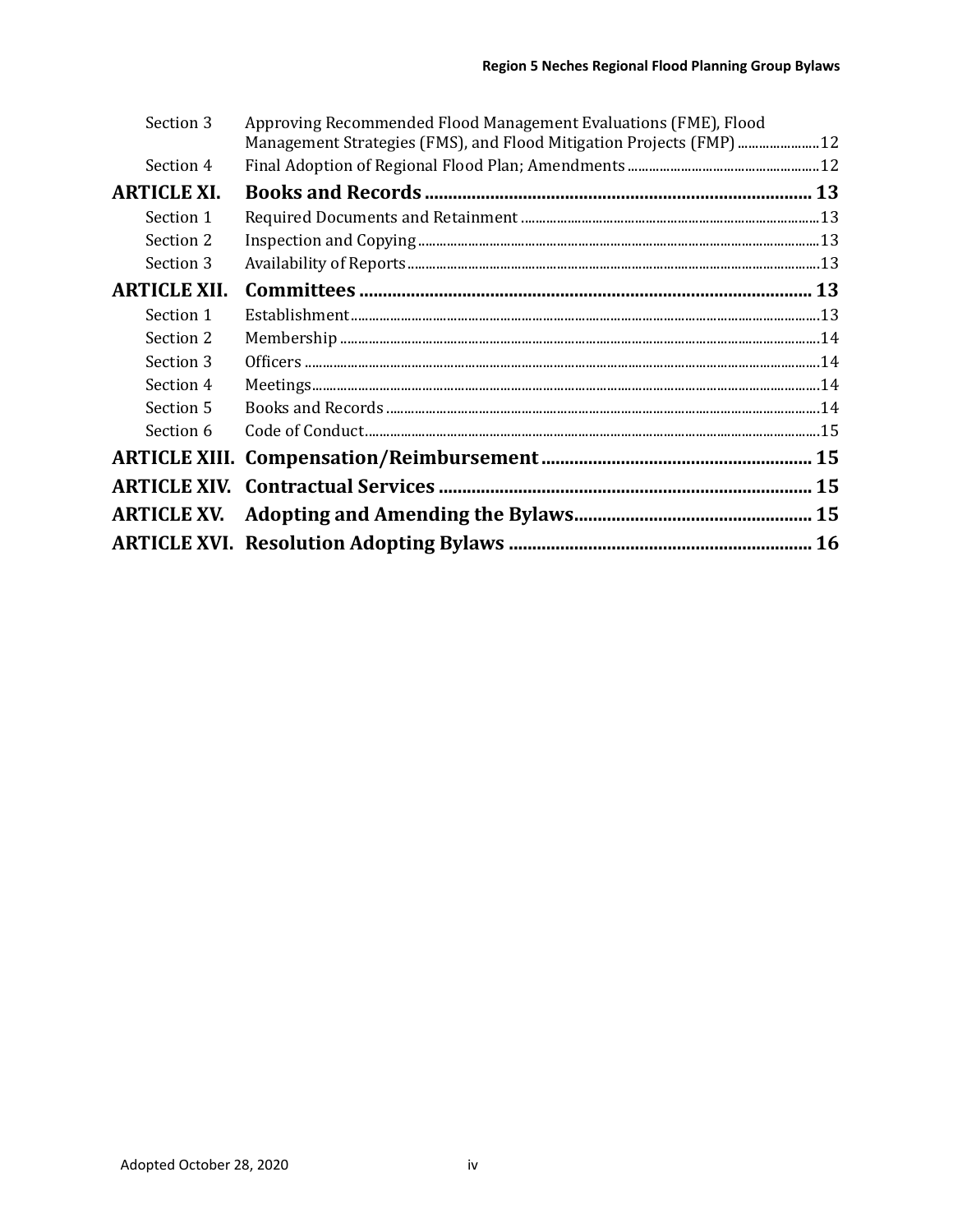#### <span id="page-4-2"></span><span id="page-4-1"></span><span id="page-4-0"></span>**ARTICLE I. Names**

#### **Section 1 Organization**

The official name of this organization shall be the "Region 5 Neches Regional Flood Planning Group" (hereinafter "Region 5 Neches RFPG").

#### **Section 2 Flood Planning Region**

The official name and boundaries of the flood planning region designated by the Texas Water Development Board (hereinafter "TWDB") in accordance with Senate Bill 8 of the 86th Regular Texas Legislature on April 9, 2020 , shall be the "Region 5 Neches Flood Planning Region" (hereinafter "Region 5 Neches FPR").

#### <span id="page-4-3"></span>**ARTICLE II. Establishment and Purpose**

The Region 5 Neches RFPG was established by the TWDB on October 1, 2020, through the designation of initial flood planning group members. The purpose of the Region 5 Neches RFPG is to carry out the responsibilities placed on regional flood planning groups as required by Texas Water Code Chapter 16 and TWDB rules, including 31 Texas Administrative Code (TAC) Chapters 361 and 362.

#### <span id="page-4-4"></span>**ARTICLE III.** Principal Administrative Office

The principal administrative office of the Region 5 Neches RFPG shall be the principal business offices of the planning group sponsor. The administrative officer of the Region 5 Neches RFPG for purposes of the Texas Open Records Act shall be an individual designated by the planning group sponsor. The Chair of the Region 5 Neches RFPG shall ensure that the mailing address and physical address of the principal office and administrative officer are provided to all members of the Region 5 Neches RFPG and the Executive Administrator of the TWDB.

#### <span id="page-4-5"></span>**ARTICLE IV. Responsibilities**

The Region 5 Neches RFPG shall have the responsibility for performing the functions defined in Texas Water Code, Chapter 16 and in 31 TAC Chapters 361 and 362 related to regional flood planning for the Region 5 Neches FPR. Foremost among those responsibilities shall be the development of a regional flood plan for the Region 5 Neches FPR that identifies flood risks, establishes flood mitigation and floodplain management goals, and recommends evaluations, strategies, and projects to reduce flood risks.

#### <span id="page-4-7"></span><span id="page-4-6"></span>**ARTICLE V. Voting Membership**

#### **Section 1 Composition**

The initial voting members of the Region 5 Neches RFPG shall be comprised of the ini�al flood planning group members as designated by the TWDB on October 1, 2020. The Region 5 Neches RFPG may subsequently add additional voting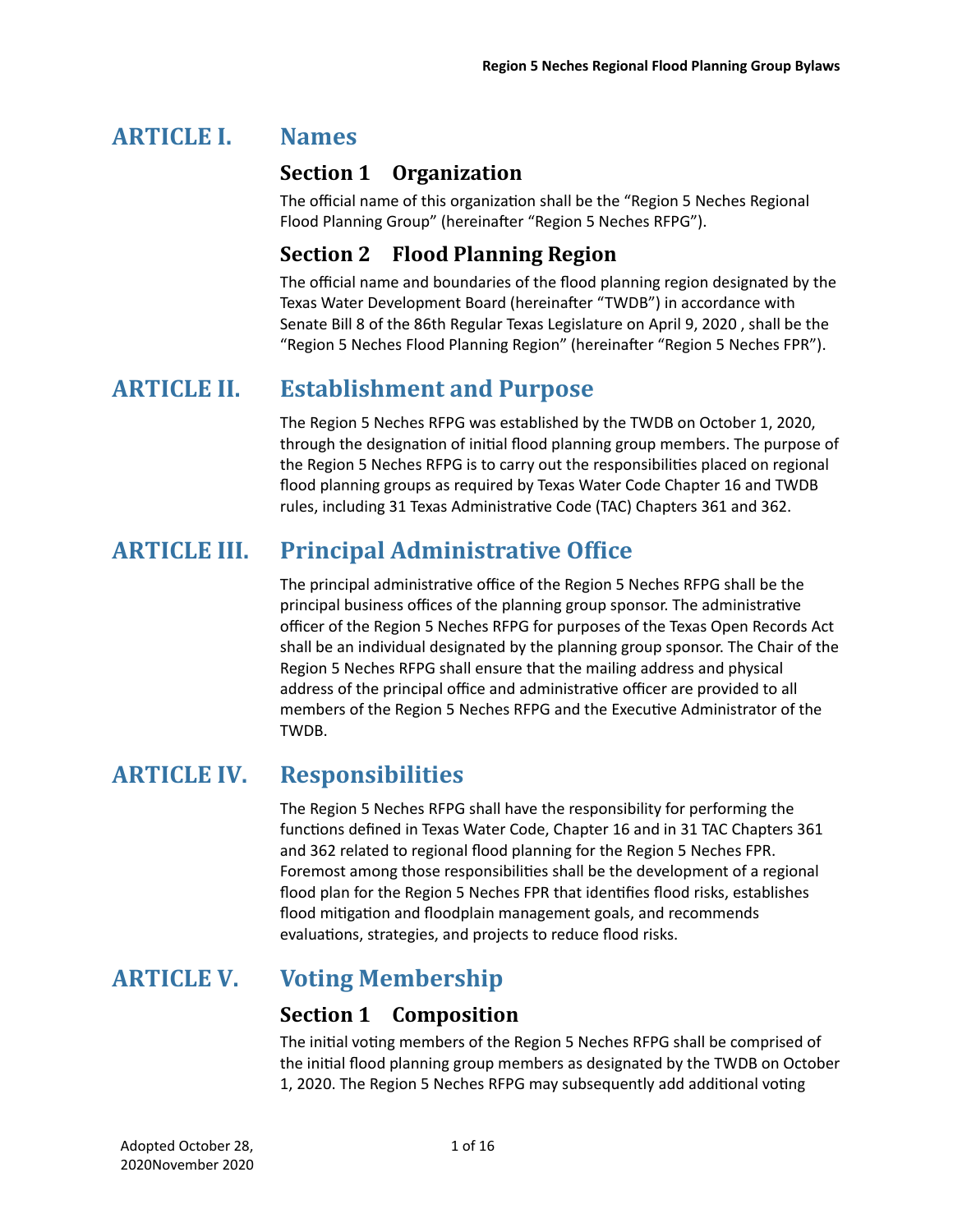members through a process in conformance with these bylaws, specifically Section 4 of this Article.

The Region 5 Neches RFPGs shall at all times, maintain each of the required voting positions listed in 31 TAC §361.11(e). However, if the Region 5 Neches FPR does not have an interest in one of the categories, then the Region 5 Neches RFPG shall so advise the Executive Administrator of the TWDB and an individual member designation may not be required.

The Region 5 Neches RFPG shall provide a current list of its voting and nonvoting positions and the individual member name that fills each position to the TWDB.

The voting membership of the Region 5 Neches RFPG shall not exceed 18 members.

#### <span id="page-5-0"></span>**Section 2 Terms of Office**

The terms of all initial voting members shall expire on July 10, 2023. Upon the expiration of the initial terms, all voting members shall draw lots for additional terms of five years or two years, such that half of the voting members' terms will expire in two additional years and the other half in five additional years. If there is an odd number of voting members at the time that lots are drawn, one more than half shall draw lots for the two-year terms.

Except for the initial terms of the initial voting members and the two-year terms described above, all subsequent terms of office for voting members shall be five years, the goal of staggering the terms of office having been accomplished. There are no limits to the number of terms a member may serve. Upon the expiration of a member's term, a majority vote of the total voting membership shall be required for the member to continue to serve for a subsequent term. If a member fails to be affirmed for a subsequent term, then the voting members shall initiate procedures to appoint a successor utilizing the process set forth under Section 4 of this Article.

#### <span id="page-5-1"></span>**Section 3 Conditions of Membership**

In order to be eligible for voting membership on the Region 5 Neches RFPG, a person must be capable of adequately represen�ng the interest for which a member is sought, be willing to participate in the regional flood planning process, attend meetings, and abide by these bylaws.

#### <span id="page-5-2"></span>**Section 4 Selections of Members**

#### *4.1 Filling Vacancies*

No later than ninety calendar days prior to the expiration of a voting member's term, or within forty-five calendar days a�er the removal of or unan�cipated resignation of a voting member, the Region 5 Neches RFPG shall post public notice on its website and any other relevant websites and notify via email the county clerk in each county located in whole or in part in the Region 5 Neches FPR soliciting nominations for a successor, identifying the particular interest for which the nomination is sought, stating the conditions of membership, delineating the method for submitting nominations, and establishing a deadline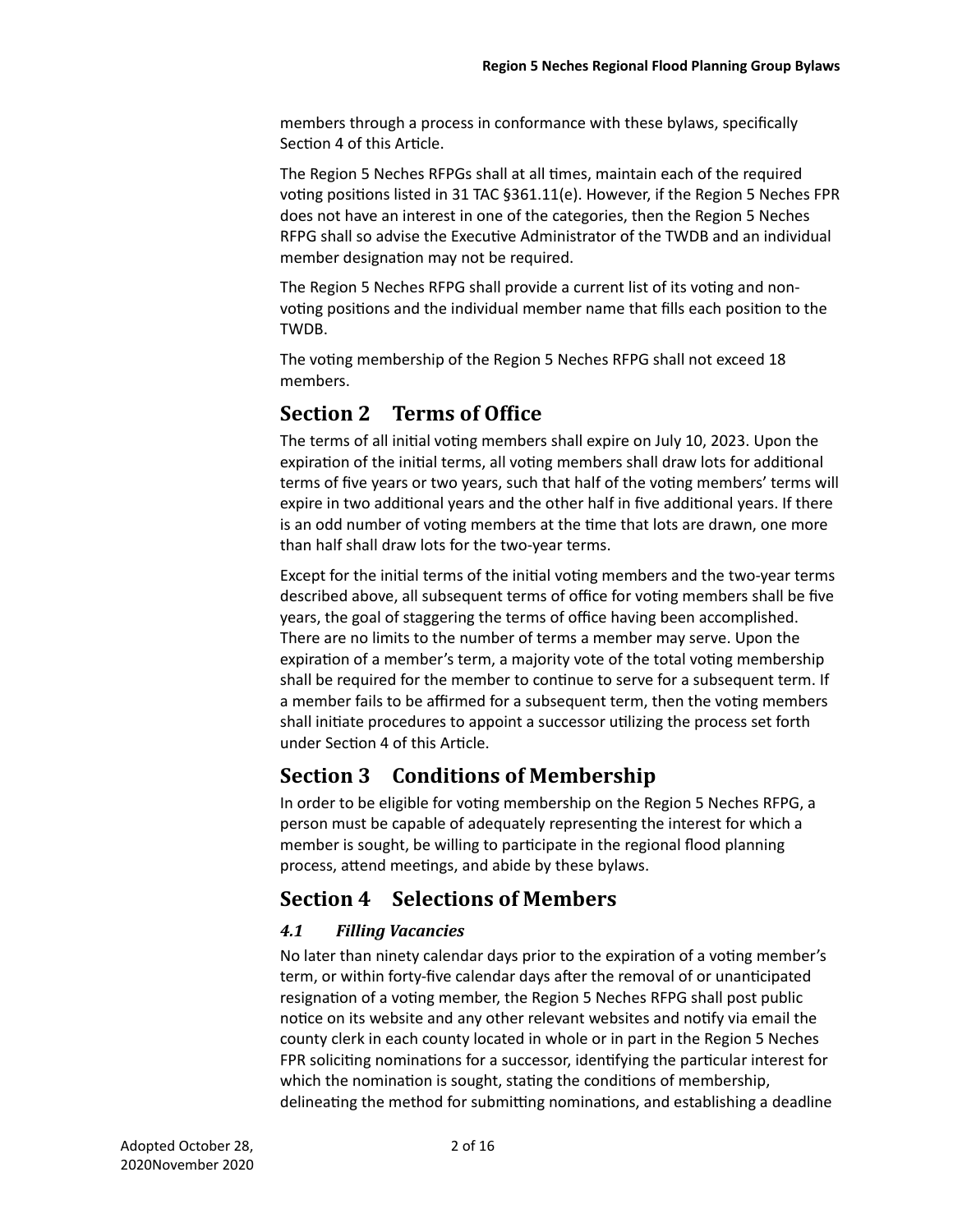for submission of nominations between thirty and forty-five calendar days from the date that public notice was posted. Members of the Region 5 Neches RFPG may also submit nominations in the manner prescribed in the public notice.

The Region 5 Neches RFPG Executive Committee shall receive and process the nominations and, no sooner than ten calendar days after the deadline for submitting nominations, shall recommend a nominee to the voting membership as a whole, giving strong consideration to a consensus nominee from those individuals and entities that collectively represent that interest. The Executive Committee shall not be bound by the nominations received and may consider any person who meets the conditions of membership as a nominee. The voting membership as a whole shall not be bound by the recommendation of the Executive Committee and may consider any person who meets the conditions of membership as a nominee.

The voting members shall attempt to select a successor by consensus. If efforts to reach consensus fail, the Chair shall call for a vote on a nominee. A majority vote of the voting members present shall be required to appoint a successor. If the voting members fail to select a successor, the voting members shall consider other nominations until a successor can be selected by consensus or majority vote of the voting members present.

#### *4.2 Adding and Removing New Voting Positions*

In addition to selecting successor voting members to fill vacancies caused by removal or the expiration of a term, the Region 5 Neches RFPG may, at any time, add additional voting positions including in any new interest categories or additional representatives of the required interest categories in Texas Water Code §16.062(c) and 31 TAC §361.11(e), that the RFPG considers appropriate for development of its RFP. The Region 5 Neches RFPG must use the selection process set forth in this section for filling vacancies.

Adding any new voting position that increases the total number of voting positions may only occur upon a two-thirds vote of all existing voting positions (31 TAC §361.11(i)).

If a new voting position is created, the existing voting members shall select a nominee to fill the new position by majority vote of the voting members present and shall determine by consensus, but not less than agreement of a majority of the voting members present, the exact applicability of the membership term provisions and restrictions to the new member at the time of the new members selection.

The Region 5 Neches RFPG may, at any time, remove a voting position as long as the Region 5 Neches RFPGs maintains each of the required voting positions listed in 31 TAC §361.11(e). Removal of a voting position requires a majority vote of all existing voting positions. If there is currently a member serving in the voting position to be removed, that member will be removed from their position and the Region 5 Neches RFPG is not required to remove the voting member by the process set forth in Section 7 of this Article.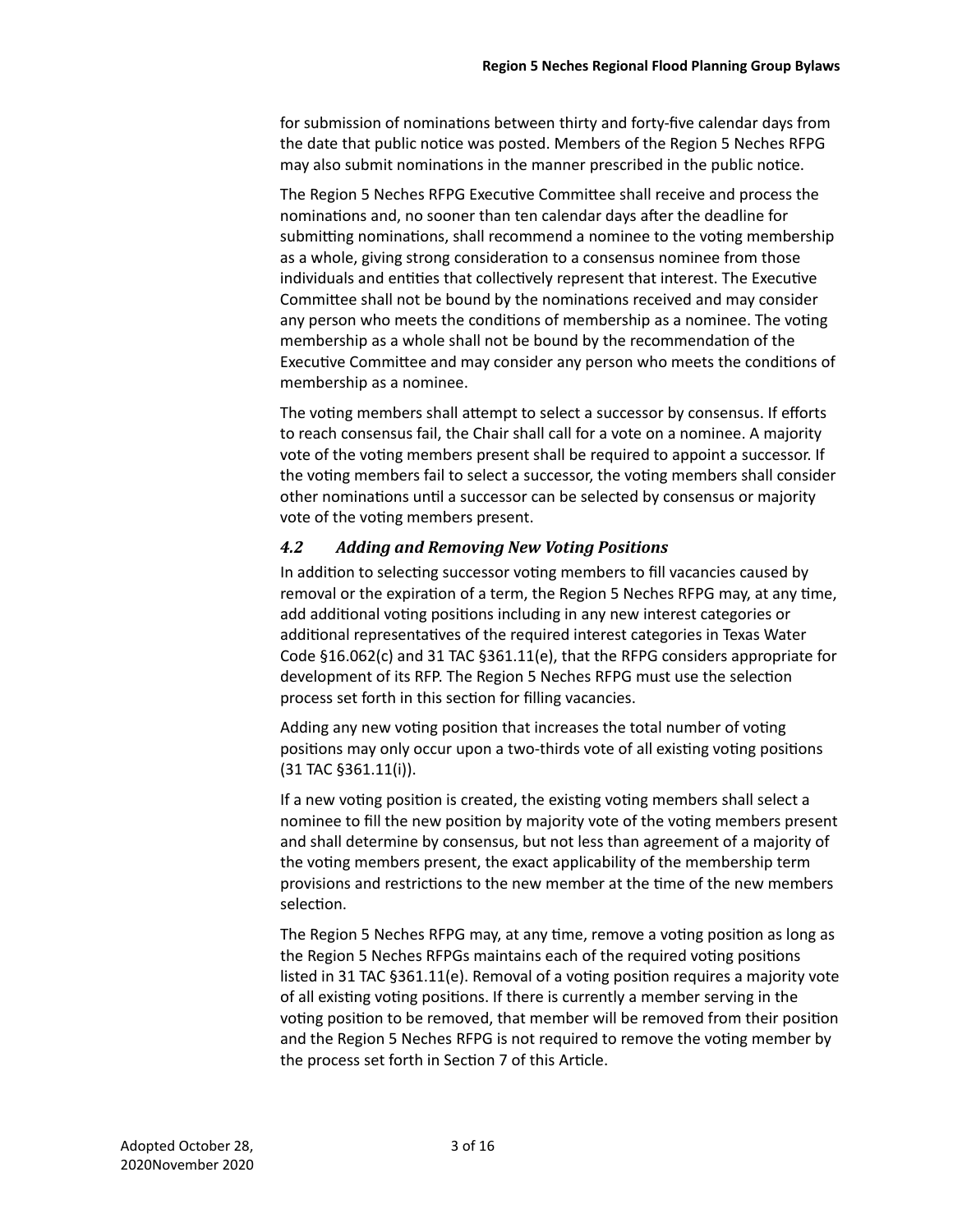If upon the designation of initial flood planning group members by the TWDB on October 1, 2020, there is a vacant voting position for one or more of the required interest categories in 31 TAC §361.11(e), the Region 5 Neches RFPG shall solicit nominations by generally utilizing the selection process set forth in this section, A nominee may be selected to fill the vacant voting position upon a majority vote of the voting members present.

In both the consideration of nominees and the selection of new voting positions and members, the Executive Committee and other voting members shall strive to achieve geographic, ethnic, and gender diversity.

#### *4.3 Outgoing Members*

Outgoing voting members shall be given the opportunity to fully participate in the selection process for their successors and shall serve until their successors take office. However, no member shall participate in a vote in which he or she is a nominee.

Because initial members continue to serve for additional terms of either two or five years at the end of their initial terms as set forth under Section 2 of this Article, this Section 4 shall not apply to the regular expiration of the initial terms of the initial members; however, this section shall apply to the selection of a successor for a removed voting member during the initial terms.

#### <span id="page-7-0"></span>**Section 5 Attendance**

All members shall make a good faith effort to attend all Region 5 Neches RFPG meetings. Records of attendance shall be kept by the Secretary at all Region 5 Neches RFPG meetings and hearings and presented as part of the minutes. Voting members of the Region 5 Neches RFPG that have recorded absences from three consecutive meetings and/or hearings, or at least one-half of the sum of all meetings and hearings in the preceding twelve months, shall be considered to have engaged in excessive absenteeism and shall be subject to removal from membership under Section 7 of this Article.

#### <span id="page-7-1"></span>**Section 6 Code of Conduct**

Members and designated alternates of the Region 5 Neches RFPG shall conduct the business of the Region 5 Neches RFPG in an ethical manner and shall avoid any form or appearance of a conflict of interest, real or apparent, by observing the following:

**(a)** No member or designated alternate of the Region 5 Neches RFPG shall:

(1) Solicit or accept gratui�es, favors, or anything of monetary value from suppliers or potential suppliers of services, materials, or equipment, including subcontractors under recipient contracts; or (2) Participate in the selection, award, or administration of a procurement where the member or designated alternate has a financial or other substantive interest in the organization being considered for award. Such conflict may be due to any of the following having a financial or familial relationship with the organization:

- (i) the member or designated alternate;
- (ii) the member's or designated alternate's family;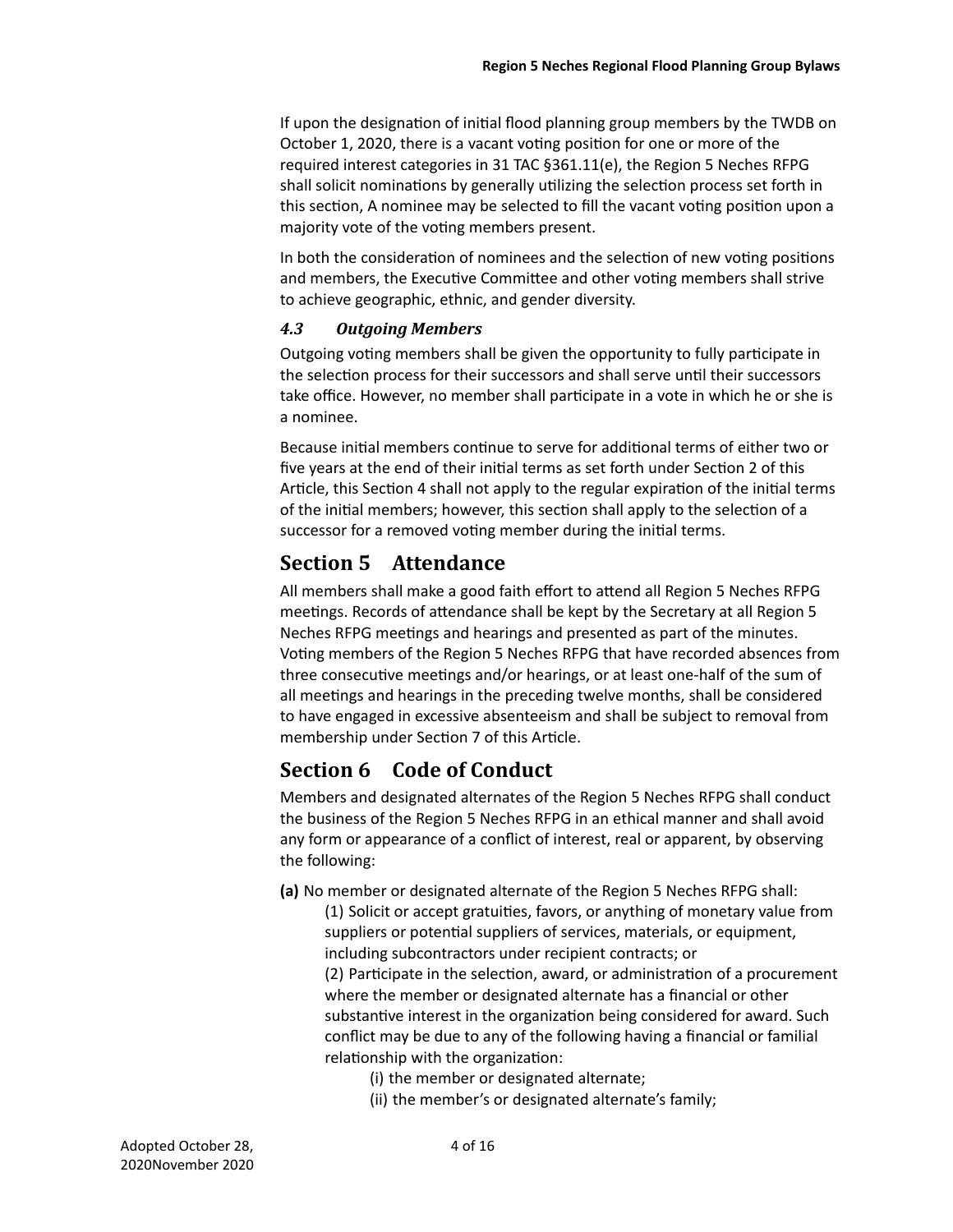- (iii) the member's or designated alternate's business partner(s); or
- (iv) a person or organization that employs, or is about to employ,
- any of the persons listed in (i)-(iii), above.
- (3) Participate in any deliberation, decision, or vote that would constitute a conflict of interest under federal, state, or local law.

**(b)** Potential conflicts of interest shall be clearly stated by the voting member or designated alternate prior to any deliberation or action on an agenda item with which the voting member or designated alternate may be in conflict. Where the potential conflict is restricted to a divisible portion of an agenda item, the Chair may divide the agenda item into parts, at the Chair's discretion, for deliberation and voting purposes. An abstention from participation in deliberations, decisions, or voting and the reasons therefor shall be noted in the minutes.

#### <span id="page-8-0"></span>**Section 7 Removal of Voting Members**

(a) Grounds for Removal of Voting Members. The following shall constitute grounds for removal of a voting member:

(1) engaging in excessive absenteeism as defined under Section 5 of this Article

(2) any violation or attempted violation of the Public Information Act (Government Code Chapter 552) or the Open Meetings Act (Government) Code Chapter 551);

(3) failure to abide by the code of conduct provisions set forth under Section 6 of this Article;

(4) change in status so that the member no longer represents the interest he or she was selected to represent;

(5) falsifying documents;

(6) any other serious violation of these bylaws as may be determined by the voting members; or

(7) the voting member's designated alternate engages in any acts described in subdivisions (2), (3), (5) or (6) of this subsection.

**(b) Process for Removing Voting Members.** Voting members may be removed at any time for any of the grounds for removal of voting members set forth in subsection (a) of this section. Any member with knowledge or suspicion that a voting member or designated alternate has engaged in acts or that events have occurred constituting a ground for removal under subsection (a) of this section shall report such information or suspicion to the Chair. The Chair, upon discovering or receiving such information, shall make a written request to that member to verify or refute the alleged acts or events. The member shall provide a written response to the Chair within fifteen calendar days from the date of receipt of the Chair's request. Within five calendar days of receipt of the member's response, the Chair shall forward copies of the response to the voting members. If the Chair believes that a ground for removal may exist or if the member fails to provide a timely response to the Chair's request, the Chair shall confer with the Executive Committee regarding the matter. The Executive Commitee may vote to place an item on the next subsequent agenda addressing the possible removal of the member. If the Chair does not believe that a ground for removal exists and indicates that he or she will not place an item on the next agenda addressing the possible removal, then a writen request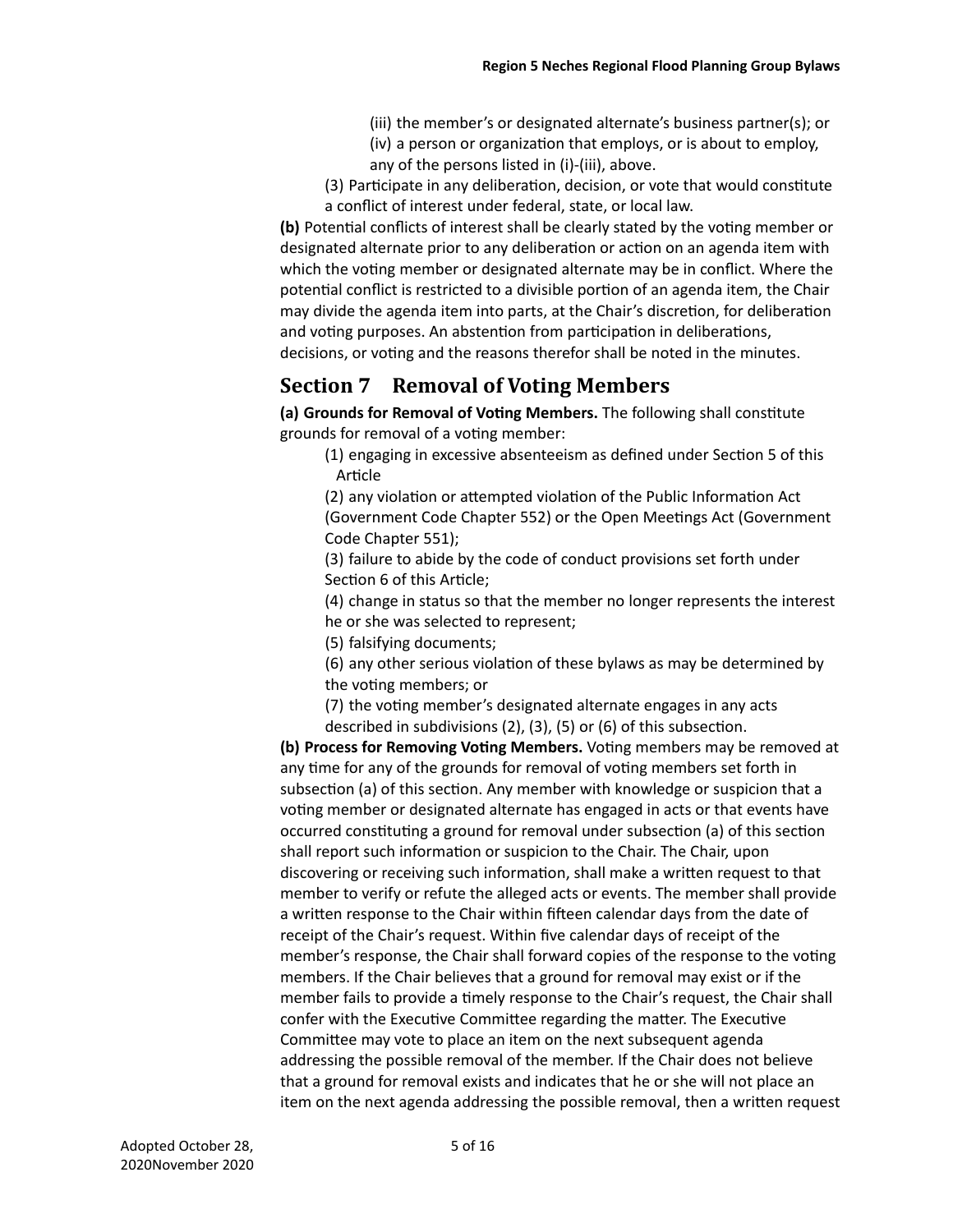from five voting members will be required to place an item on a subsequent meeting agenda addressing the possible removal of the member. At the meeting, all discussion and debate with regard to the possible removal shall take place in a closed, execu�ve session, but the final vote on removal shall take place in an open meeting. During the executive session, the Chair shall lay out all of the correspondence and information that has been received related to the possible removal and the member subject to the possible removal may present evidence refuting or verifying the information presented. The voting members may remove the member by a majority vote of the voting members present. The member subject to the removal action shall not participate in any way in the removal vote, nor shall his or her membership count as part of the voting members present of calculating a majority vote.

#### <span id="page-9-1"></span><span id="page-9-0"></span>**ARTICLE VI. Non-Voting Membership**

#### **Section 1 Mandatory Members**

The non-voting members of the Region 5 Neches RFPG shall include the nonvoting members set forth in 31 TAC  $\S 361.11(f)(1)-(7)$ . As necessary, the Region 5 Neches RFPG shall include members designated by upstream or downstream RFPGs or members from neighboring RFPGs touching the Gulf Coast, as set forth in 31 TAC §361.11(f)(8)-(9). Such designees shall have no terms of office and shall serve until replaced by the designating entity. However, if the voting members decide by a majority vote of the voting members present, that a particular designee is hindering the regional flood planning efforts of the Region 5 Neches RFPG, the Chair shall make a writen request to the en�ty reques�ng the designation of another person to serve as the entity's designee.

In accordance with 31 TAC 361.11( $f$ )(8), if there is an upstream or downstream FPR that is located within the same river basin as the Region 5 Neches FPR, the Region 5 Neches RFPG must designate a non-voting member liaison to coordinate with the upstream or downstream RFPG.

In accordance with 31 TAC 361.11(f)(9), if Region 5 Neches RFPG touches the Gulf Coast, the Region 5 Neches RFPG must designate a non-voting member liaison to coordinate with neighboring RFPGs that also touch the Gulf Coast.

#### <span id="page-9-2"></span>**Section 2 Discretionary Members**

The voting members of the Region 5 Neches RFPG may choose to create a new non-voting position to represent a specific entity by a two-thirds vote of the voting members present. The Chair shall make a written request within ten calendar days to the entity requesting the designation of a person to serve as the entity's designee. Such designees shall have no terms of office and shall serve until replaced by the designating entity or until the entity is removed as a non-voting member. However, if the voting members determine by a majority vote of the voting members present vote that a particular designee is hindering the regional flood planning efforts of the Region 5 Neches RFPG and that the entity should remain as a non-voting member, the Chair shall make a written request within ten calendar days to the entity requesting the designation of another person to serve as the entity's designee.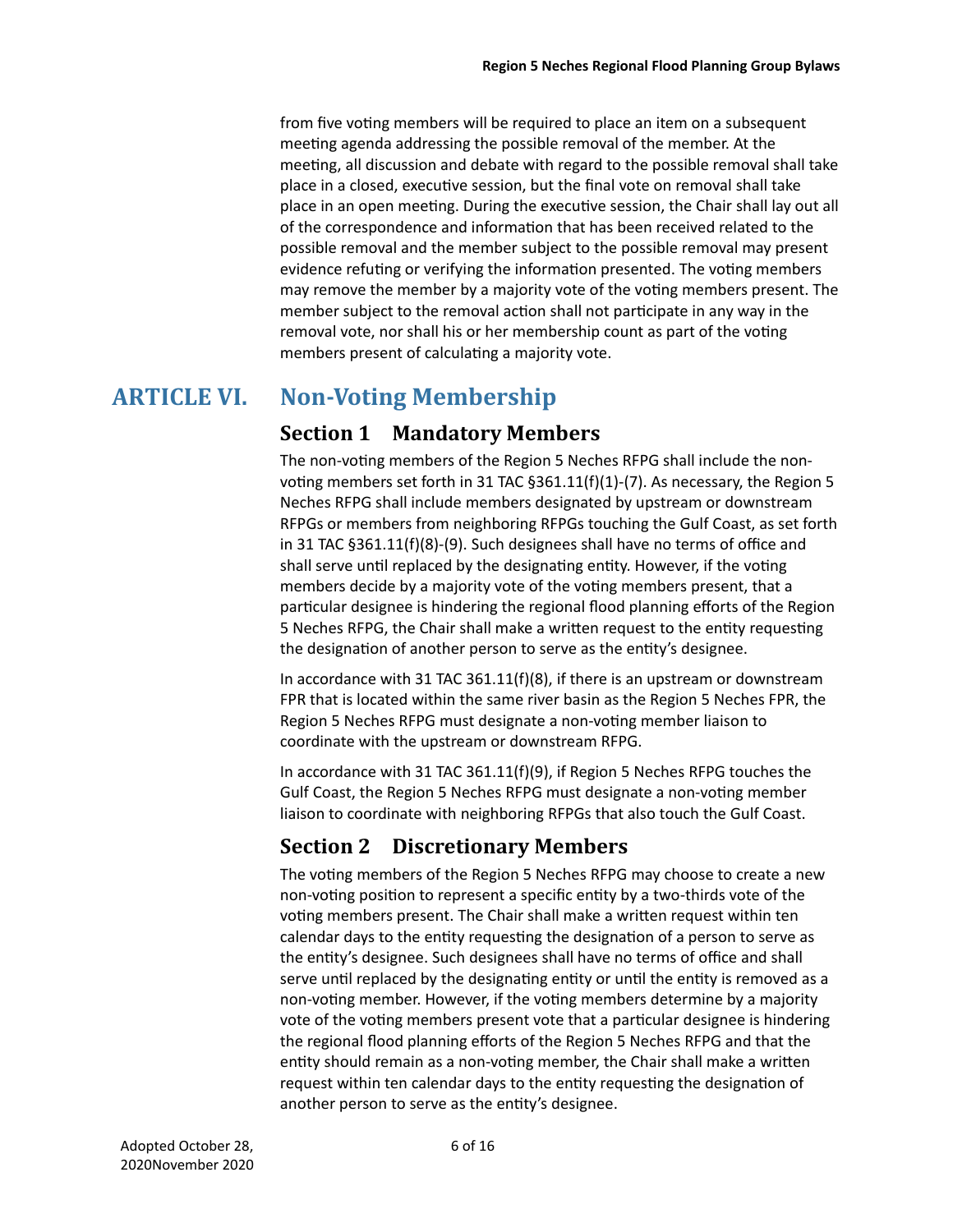In addition to creating new non-voting positions for specific entities, the Region 5 Neches RFPG may, at any time, create non-voting positions for specific interest categories that the RFPG considers appropriate for development of its RFP by a two-thirds vote of voting members present. The Region 5 Neches RFPG must use the selection process set forth in Article V, Section 4.

#### **Section 3 Code of Conduct**

All non-voting members shall comply with the code of conduct provisions under Section 6 of Article V of these bylaws.

#### <span id="page-10-1"></span><span id="page-10-0"></span>**ARTICLE VII. Designated Alternates**

Each member shall designate an alternate to represent him/her when he/she is unable to attend a meeting. Each member must notify the Chair in writing of the name and appropriate contact information of the member's designated alternate at least forty-eight hours prior to the first meeting at which the designated alternate will appear on behalf of the member. If the member fails to provide such notice, the Chair may forbid the participation of the designated alternate at the meeting or hearing. The Chair shall not recognize the designation of more than one alternate per member at any given time. The Chair shall not recognize more than two alternate designations of any kind per member per calendar year unless the Region 5 Neches RFPG expressly decides to waive this provision.

The designated alternate shall enjoy the same voting privileges, or lack thereof, and shall be bound by the same duties, terms, and conditions as the member they represent, except as otherwise provided in these bylaws. However, a designated alternate for a voting member who serves as an officer shall not be allowed to serve in the capacity as an officer in the member's absence.

The Chair shall provide each member with a current list of all members and their designated alternates.

#### <span id="page-10-3"></span><span id="page-10-2"></span>**ARTICLE VIII. Of�icers**

#### **Section 1 Officers, Restrictions, and Terms of Office**

Voting members of the Region 5 Neches RFPG shall select from the voting membership a Chair, Vice Chair, and Secretary to serve as officers. Each officer shall serve a term of one calendar year. However, the terms of the initial officers selected under Section 2 of this Article shall expire when the regular officers take office as provided under this Article. Except as provided under Section 4 of this Article, an officer shall serve until his or her successor takes office. No two voting members representing the same interest shall serve as officers at the same time. Elections shall be held annually, with no restrictions on the number of consecutive terms an individual may serve as an officer other than those that apply because of his or her status as a voting member under these bylaws.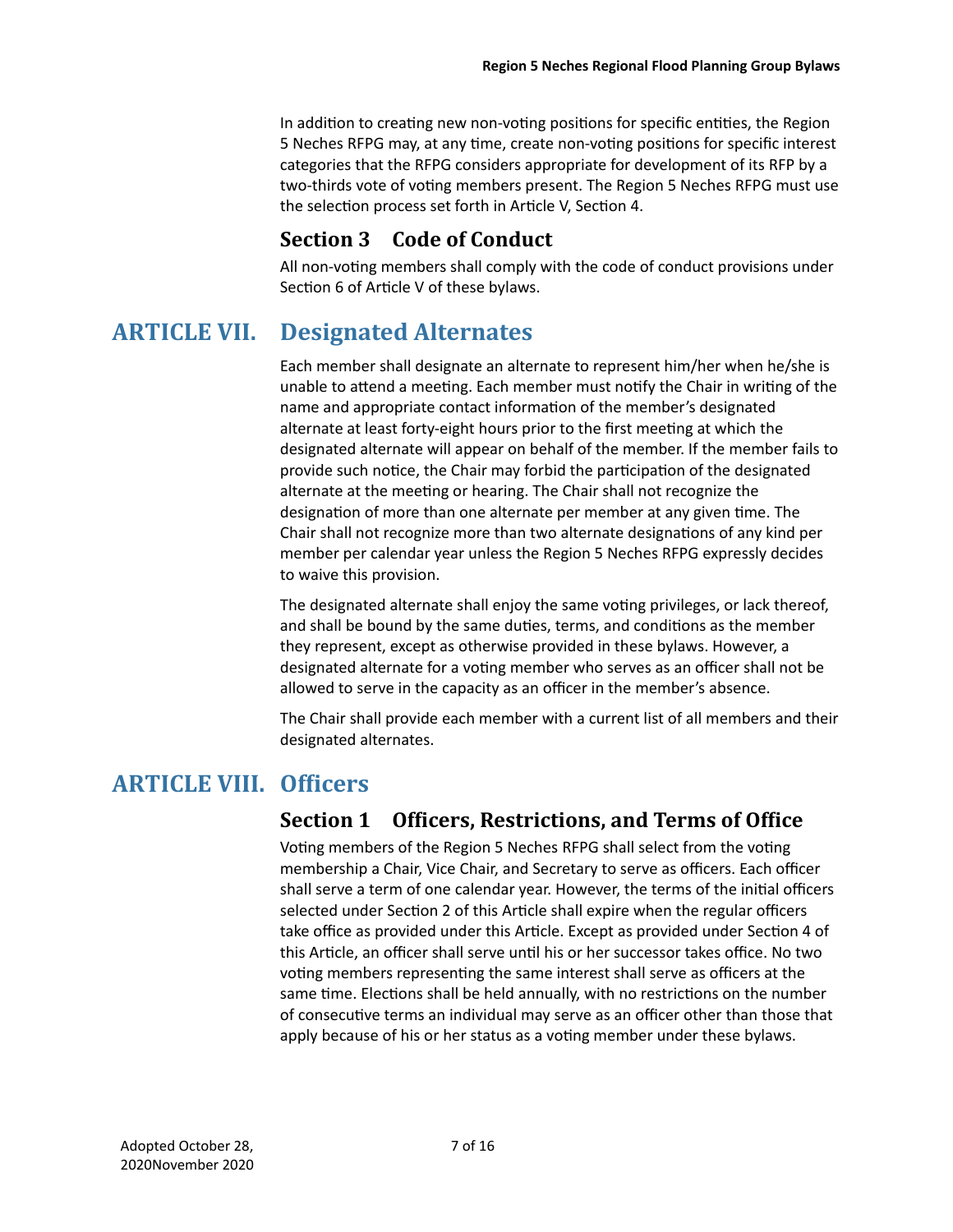#### <span id="page-11-0"></span>**Section 2 Selection**

(a) Initial Officers. Within 90 days after the adoption of these bylaws, the voting members shall select initial officers. Nominations shall be made from the floor by voting members. The voting members shall select officers from among the nominees by consensus if possible, but not less than agreement of a majority of the voting members present.

(b) **Regular Officers.** Regular officers shall be selected at the first meeting of each calendar year a�er the calendar year in which these bylaws were adopted. Written notice of the meeting to select officers shall be sent to all members of the Region 5 Neches RFPG by the current Secretary thirty calendar days prior to the meeting. Nominations shall be made from the floor by voting members. The voting members shall select officers from among the nominees by consensus, but not less than agreement of a majority of the voting members present.

#### <span id="page-11-1"></span>**Section 3 Removal of Officers**

Any officer may be removed from office for any of the grounds for removal of voting members set forth under Article V of these bylaws, or for repeated failure to carry out the duties of the office. Removal of an officer shall be decided by a majority vote of the voting members present. Removal of an officer shall be set as an agenda item at the next scheduled meeting upon written request signed by five voting members to the Chair or Secretary. The Chair or Secretary receiving the request shall notify the officer in writing that he or she shall be subject to a removal action at the next scheduled meeting. At the meeting, all discussion and debate with regard to the possible removal shall take place in a closed, executive session, but the final vote on removal shall take place in an open meeting. During the executive session, the presiding officer shall lay out the information that has been received related to the possible removal, and the officer subject to the possible removal action may present evidence refuting or verifying the information presented. If the Chair is the subject of the possible removal action, the Vice-Chair shall preside over the meeting during the agenda item concerning the Chair's removal. The officer subject to the removal action shall not participate in any way in the removal decision, nor shall his or her membership count as part of the total membership for purposes of calculating a majority vote. The notice of the meeting shall be posted in accordance with the Open Meetings Act and shall state that the issue of possibly removing the officer will be on the agenda. Any vacancy caused by the removal shall be filled as provided under Section 4 of this Article. Removing an officer from their office under this section does not remove the member from their voting position on the Region 5 Neches RFPG. To remove a voting member from their voting posi�on, the Region 5 Neches RFPG must follow to the removal process under Article V, Section 7.

#### <span id="page-11-2"></span>**Section 4 • Vacancies of Officers**

Whenever an officer vacancy exists because of death, resignation, or removal, the vacancy shall be filled within thirty days of the event causing the vacancy. Nominations shall be made from the floor by voting members. The voting members shall select a replacement officer from among the nominees by a majority vote of the voting members present. The next highest-ranking officer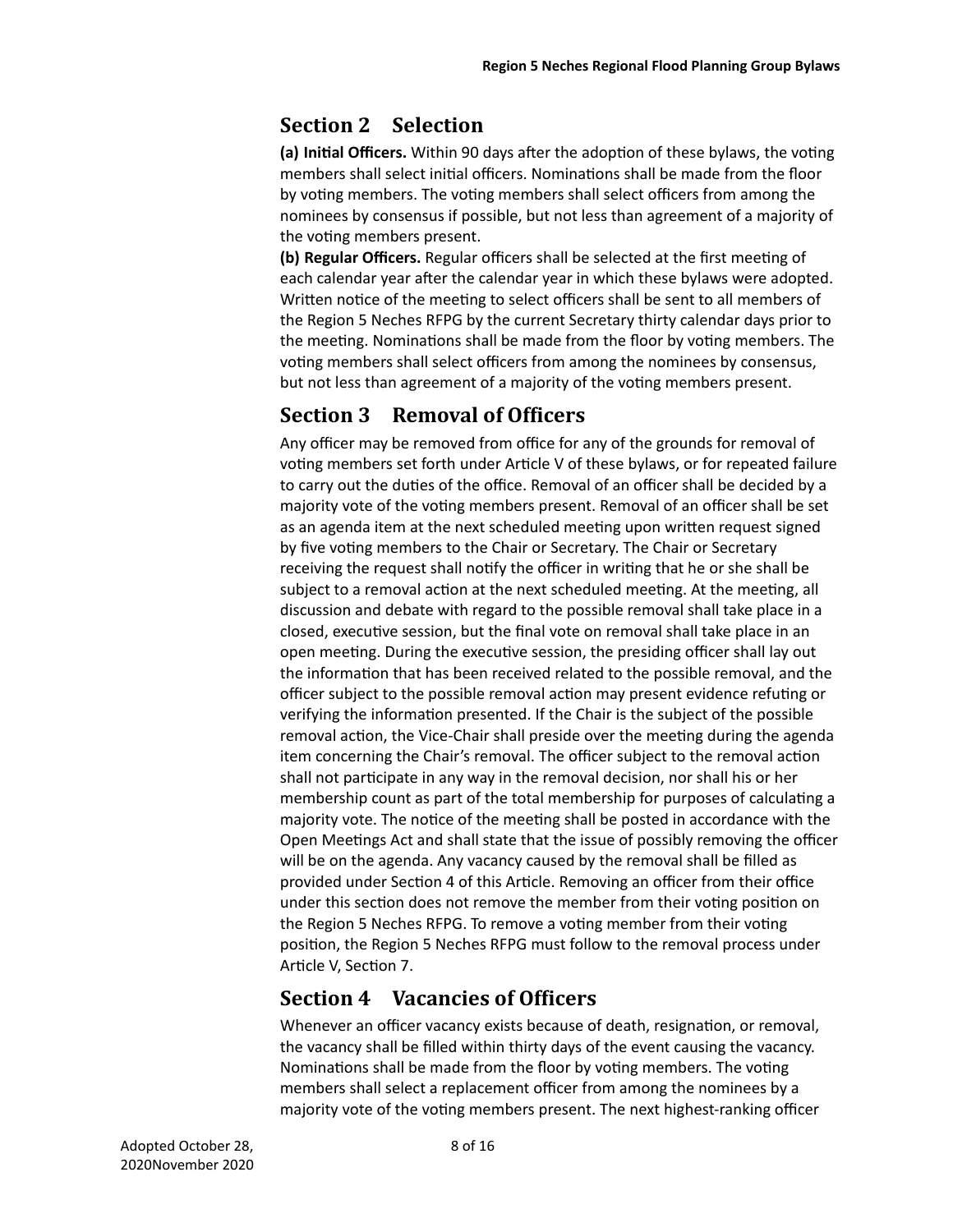shall serve in the vacant position until a successor takes office, unless the office of the Secretary becomes vacant, in which case the Chair shall appoint a willing voting member to serve as Secretary until the successor to the Secretary takes office. The person selected to fill a vacancy for an officer shall serve for the unexpired term of his or her predecessor in office.

#### <span id="page-12-0"></span>**Section 5 Duties of Each Officer**

**(a) Chair.** The Chair shall be the executive officer of the Region 5 Neches RFPG. The Chair will preside at all meetings of the Region 5 Neches RFPG and perform all duties provided by these bylaws. If the Chair is unable to carry out his/her duties, the Vice Chair shall assume the duties of the Chair.

**(b) Vice Chair.** The Vice Chair shall assist the Chair in the discharge of his/her duties and, in the absence of the Chair, shall assume the Chair's full responsibilities and duties. In the event the Chair is unable to carry out his/her duties, the Vice Chair shall serve as Chair until the Region 5 Neches RFPG elects a new Chair under Section 4 of this Article. The Vice-Chair shall perform other duties as assigned by the Chair, or these bylaws.

**(c) Secretary.** The Secretary shall maintain the minutes and take atendance of the Region 5 Neches RFPG meetings. The minutes and attendance shall be kept as part of the Region 5 Neches RFPG official records. The Secretary shall ensure that all notices are properly posted as provided in the bylaws, as required by law, and as required by the Texas Open Meetings Act. The Secretary shall perform other duties as assigned by the Chair or these bylaws. If the both the Chair and Vice Chair are unable to carry out the du�es of the Chair, the Secretary shall assume the duties of the Chair.

#### <span id="page-12-1"></span>**Section 6 Executive Committee**

The Executive Committee shall be composed of five Region 5 Neches RFPG members, including the Chair, Vice Chair, Secretary, and two voting members-atlarge. No two voting members representing the same interest shall serve as members of the Executive Committee at the same time. The two members-atlarge shall be selected annually in the same manner and with the same terms as set forth for the selection of officers under this Article. Members-at-large shall be removed and their vacancies filled in the manner prescribed for officers under this Article.

The Executive Committee shall be responsible for carrying out the duties imposed on it in these bylaws. The voting members of the Region 5 Neches RFPG may delegate administrative decisions to the Executive Committee unless provided otherwise in these bylaws.

All meetings of the Executive Committee shall comply with the provisions related to meetings generally as set forth in Article IX of these bylaws.

#### <span id="page-12-2"></span>**Section 7 Designated Alternates**

A designated alternate of a member serving as an officer shall not serve in the member's capacity as an officer in lieu of the member. When an officer is absent or otherwise unable to serve, the next highest-ranking officer shall serve for the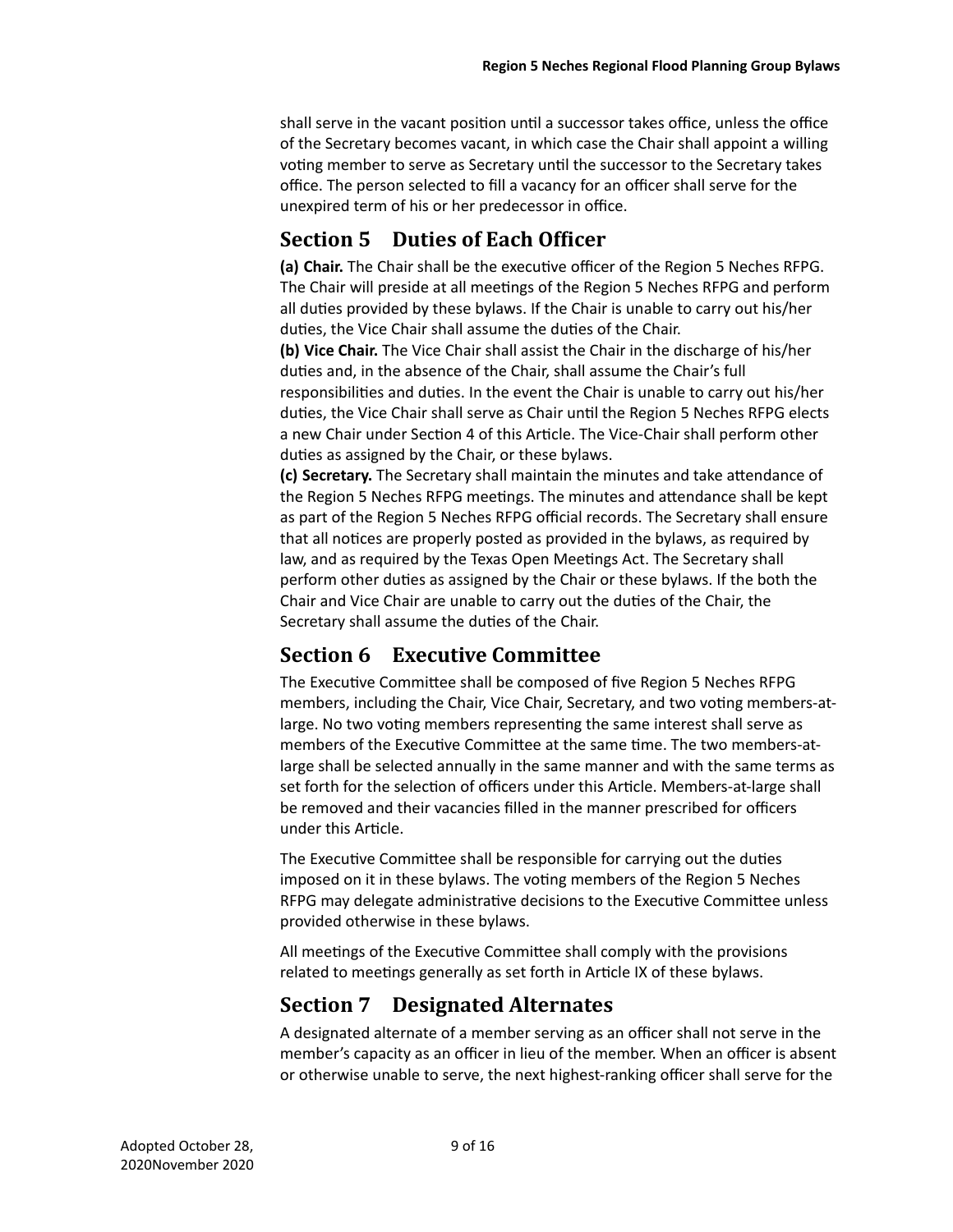officer. If no lower ranking officer exists or can serve, then a member designated by the Chair or acting Chair shall serve for the officer.

#### <span id="page-13-1"></span><span id="page-13-0"></span>**ARTICLE IX. Meetings**

#### **Section 1 Open Meetings and Notice**

All meetings of the Region 5 Neches RFPG, its committees and/or sub-groups, shall be posted and open to the public in the manner of a governmental body under the Texas Open Meetings Act and as set forth in the TWDB rules. All actions of the Region 5 Neches RFPG shall be deliberated and undertaken in open meeting, unless otherwise authorized by the Texas Open Meetings Act. The time and place of meetings shall be set to facilitate, to the greatest extent possible, the participation of the public in the regional flood planning process. In accordance with TWDB rules, specifically, 31 TAC 361.21, copies of all materials presented or discussed shall be made available for public inspection prior to and following any meeting of the Region 5 Neches RFPG.

#### <span id="page-13-2"></span>**Section 2 Regular Meetings**

At least one regular meeting of the Region 5 Neches RFPG shall be held in each quarter or more frequently. At the first meeting after the adoption of these bylaws and the first meeting of each calendar year thereafter, the Region 5 Neches RFPG shall establish and adopt a regular meeting schedule for the ensuing year. The Secretary shall ensure that an advance notice and an agenda for regular meetings will be provided to the full membership of the Region 5 Neches RFPG as set forth in TWDB rules. Supporting information and memberrequested materials shall be distributed to the full membership with the notice and agenda or at the meeting, as deemed appropriate by the Chair.

#### <span id="page-13-3"></span>**Section 3 Called (Special) Meetings**

The Chair or a majority of the voting members of the Region 5 Neches RFPG may call special meetings of the Region 5 Neches RFPG. The Secretary shall ensure that advance notice and an agenda for the called meeting is provided to the full membership of the Region 5 Neches RFPG as set forth in TWDB rules and the Texas Open Meetings Act. Supporting information and member-requested materials shall be distributed to the full membership with the notice and agenda or at the meeting, as deemed appropriate by the Chair.

#### <span id="page-13-4"></span>**Section 4 Agenda**

The Secretary of the Region 5 Neches RFPG shall ensure that an agenda is prepared and distributed for all meetings, in accordance with Sections 2 and 3 of this Ar�cle. Items shall be placed on the agenda by the request of the Chair or by the request of at least two voting members of the Region 5 Neches RFPG. Consideration for approval of the previous meeting's minutes, as applicable, shall always be among the first items on the agenda. Copies of the agenda and all supporting information shall be made available for public inspection prior to and following any meeting of the Region 5 Neches RFPG, in accordance with TWDB rules.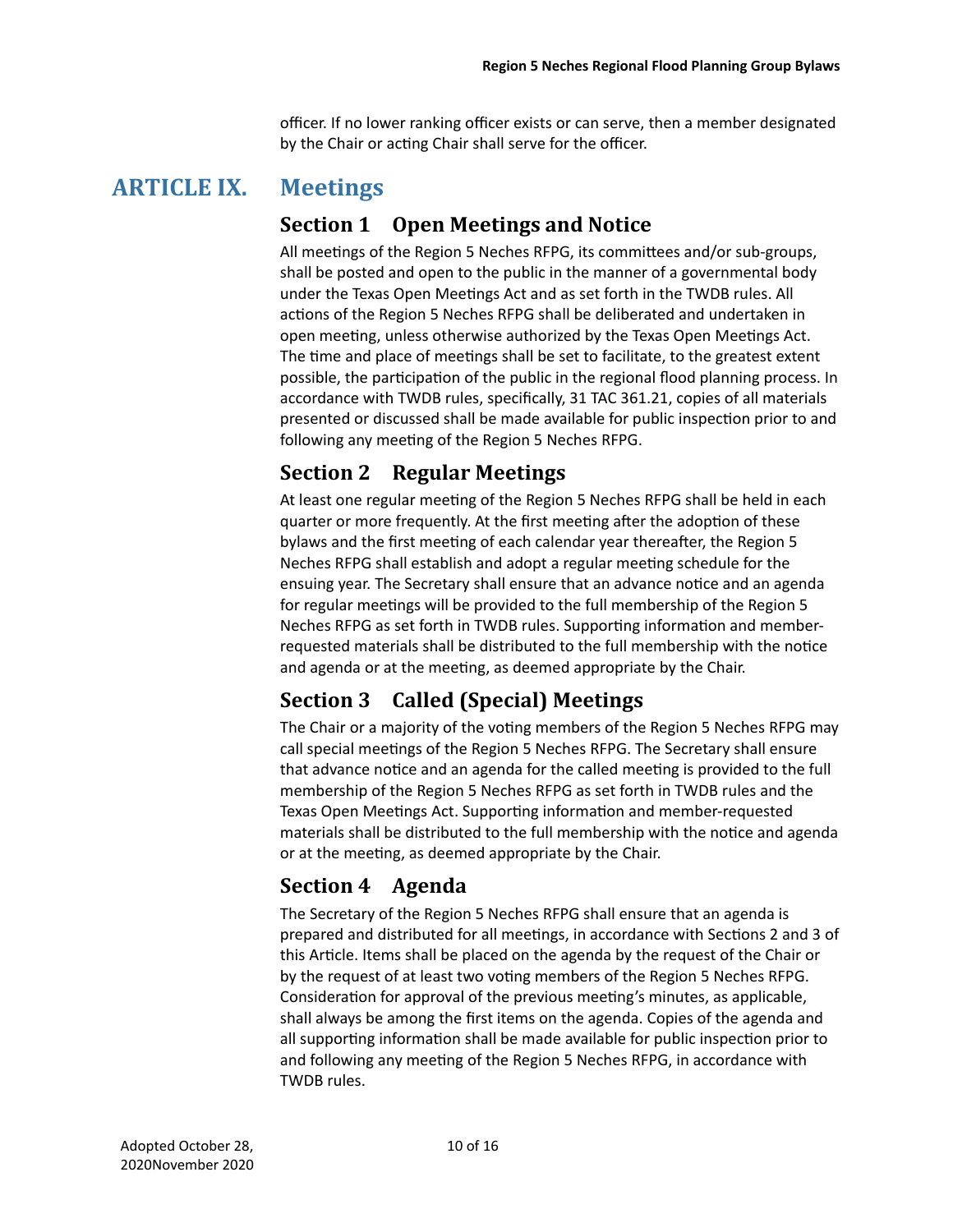#### <span id="page-14-0"></span>**Section 5 Quorum**

A quorum of the Region 5 Neches RFPG shall be a simple majority of the voting members or their designated alternates excluding vacancies. At least a quorum shall be necessary to conduct any business of the Region 5 Neches RFPG.

#### <span id="page-14-1"></span>**Section 6 Applicability of Robert's Rules of Order**

Except as otherwise provided in these bylaws, meetings of the Region 5 Neches RFPG shall be conducted under the provisions of the most current edition of *Robert's Rules of Order*. However, failure to follow *Robert's Rules of Order* shall not constitute grounds for appeal of an action or a decision of the Region 5 Neches RFPG.

#### <span id="page-14-2"></span>**Section 7 Public Meetings Required By Law**

The Region 5 Neches RFPG shall post notice and conduct public meetings that are specifically required by statute and TWDB rule, including those set forth for draft regional flood plan presentation, adoption of amendments to the regional flood plan, and final regional flood plan adoption, in accordance with the requirements of Texas Water Code Chapter 16 and TWDB rules, including 31 Texas Administrative Code (TAC) Chapters 361 and 362. Notification requirements may be different than those specified in Section 1 of this Article and are specifically delineated in Texas Water Code §16.062 and 31 TAC §361.21.

#### <span id="page-14-3"></span>**Section 8 Minutes**

(a) The Secretary shall ensure that minutes of all meetings of the Region 5 Neches RFPG are prepared. The minutes shall:

- (1) state the subject of each deliberation;
- (2) indicate each vote, order, decision, or other action taken;

(3) indicate those members in attendance, noting the presence of a quorum, and noting the presence of those members of the public who participate in the course of the meeting;

(4) represent an accurate summary of the meeting's record; and state any

other information required by these bylaws to be included in the minutes. **(b)** The Secretary shall ensure that true copies of the minutes are provided to the full membership as soon as possible following the meeting, but no later than ten calendar days prior to the next regular meeting of the Region 5 Neches RFPG.

#### <span id="page-14-5"></span><span id="page-14-4"></span>**ARTICLE X. Making Decisions**

#### **Section 1 Applicability; No Written Proxies**

**(a)** Unless the method for making a par�cular decision is set forth in these bylaws, the Region 5 Neches RFPG, its commitees, and subgroups shall make all decisions utilizing the process set forth in Section 2 of this Article. **(b)** Writen proxies shall not be allowed in any decision-making by the Region 5 Neches RFPG, its commitees, or its subgroups. However, designated alternates shall be allowed to participate in decision making as set forth in these bylaws. Because it is important in achieving consensus for all members to participate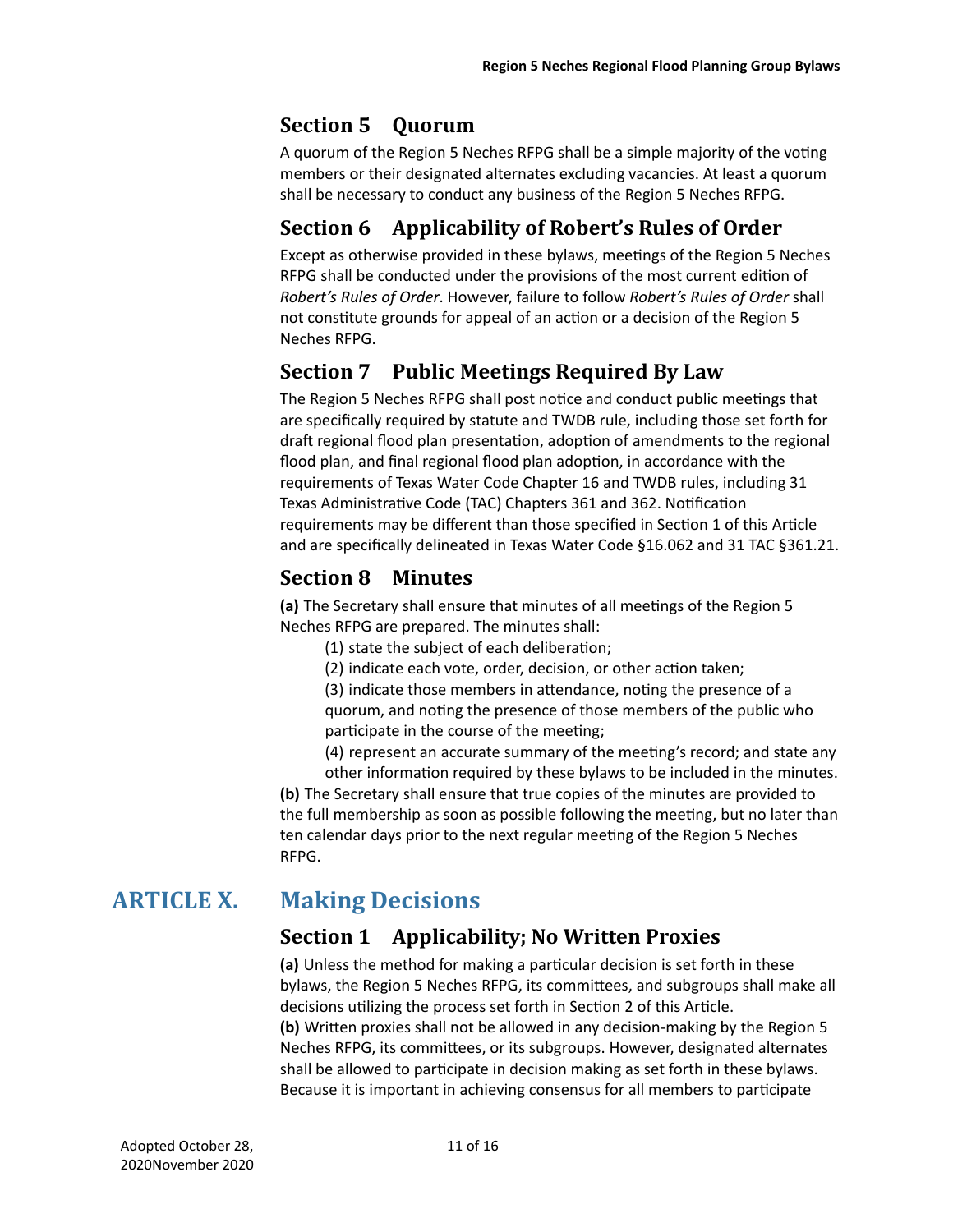actively, keep up-to-date on the progress of the group, and develop a common base of information, members shall in good faith attempt to minimize the number of times they are absent from meetings or are represented by their designated alternates.

#### <span id="page-15-0"></span>**Section 2 Decision-Making Process**

**(a) Use of Consensus.** The Region 5 Neches RFPG shall attempt to make decisions using a consensus decision-making process. Consensus is an acknowledgement of agreement built by iden�fying and exploring all members' interests and by agreeing to a solution that satisfies these interests to the greatest extent possible. A consensus is reached when all voting members agree that their major interests have been taken into consideration and addressed in a satisfactory manner so that they can support the decision of the group, or at least not object. The process of building consensus involves the development of alternatives and the assessment of the impacts of those alternatives.

Consensus does not necessarily mean unanimity. Some members may strongly endorse a particular solution while others may accept it as a workable solution. A member can participate in the consensus without embracing each element of the solution with the same fervor as other members, or necessarily having each of his or her interests satisfied to the fullest extent. In a consensus, the members recognize that, given the combination of gains and trade-offs in the decision package and given the current circumstances and alternative options, the resulting solution is the best one the voting members can make at this time.

**(b) Failure to Reach Consensus.** If after good faith negotiations it appears likely to the Chair that the voting members will be unable to reach consensus, the Chair shall entertain a motion to put the issue to a vote to be conclusively decided by a majority vote of the voting members present.

#### <span id="page-15-1"></span>**Section 3 Approving Recommended Flood Management Evaluations (FME), Flood Management Strategies (FMS), and Flood Mitigation Projects (FMP)**

The voting members of the Region 5 Neches RFPG shall finally approve each recommended FME, FMS, and FMP by a separate vote by consensus, but not less than a majority vote of the voting members present.

#### <span id="page-15-2"></span>**Section 4 Final Adoption of Regional Flood Plan; Amendments**

The voting members of the Region 5 Neches RFPG shall finally adopt the regional flood plan for the Region 5 Neches FPR, and any amendments thereto by consensus, but not less than a majority vote of the voting members present.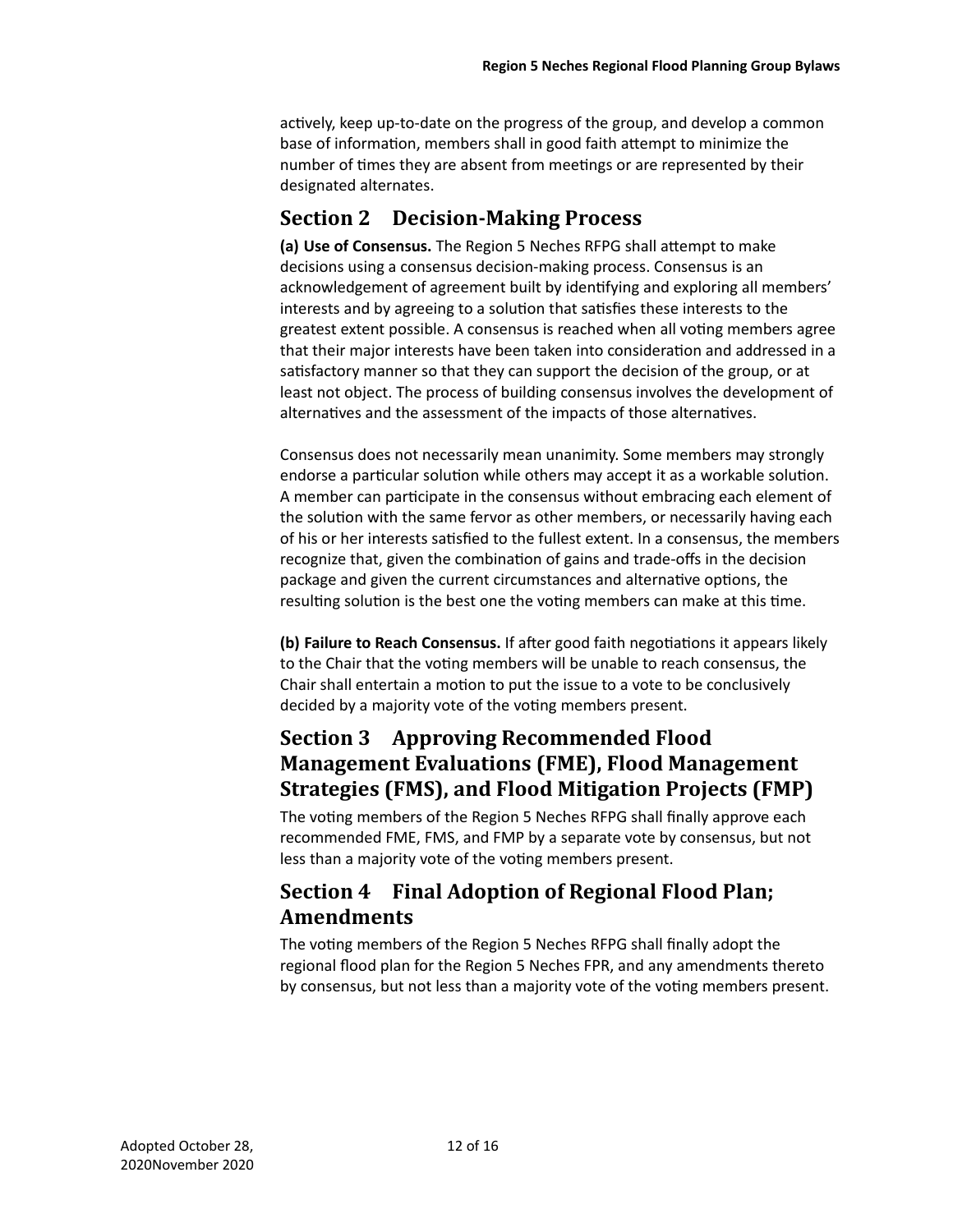#### <span id="page-16-1"></span><span id="page-16-0"></span>**ARTICLE XI. Books and Records**

#### **Section 1 Required Documents and Retainment**

Records of the Region 5 Neches RFPG, including: a current membership list with addresses, affiliations, and phone numbers, if not unlisted; the current roster of officers; a copy of the written record of designation of the planning group sponsor political subdivision of the Region 5 Neches RFPG; minutes; agendas; notices; contracts, subcontracts, annual financial statements, and any and all financial records and supporting information; bylaws; records of public hearing; correspondence; memoranda; phone logs; commitee or subgroup recommendations or findings; draft and final plans; studies; data of any sort; computer records or models; executive summaries; other work products; and any other pertinent information of a public nature shall be kept at the principal office of the Region 5 Neches RFPG for a period of at least five years or the period of time required of the political subdivision serving as the planning group sponsor, whichever is longer.

The storage and dissemination of all Region 5 Neches RFPG records must comply with TAC §361.21(d) and Texas Government Code, Chapter 552 (Public Information Act) regarding the handling of confidential materials.

#### <span id="page-16-2"></span>**Section 2 Inspection and Copying**

Records of the Region 5 Neches RFPG shall be available for inspection and copying at the principal place of business of the planning group sponsor poli�cal subdivision during normal business hours. Procedures and fees for copying and inspection shall be the same as those used by the planning group sponsor political subdivision housing the principal office of the Region 5 Neches RFPG for inspection and copying of its own public records, or as prescribed in the Texas Public Information Act.

#### <span id="page-16-3"></span>**Section 3 Availability of Reports**

All reports, planning documents, and work products resulting from the regional flood planning grant funding provided by the TWDB and all supporting documentation for the development the regional flood plan shall be made available to the TWDB, the Texas Division of Emergency Management, the Texas Parks and Wildlife Department, the Texas Department of Agriculture, the Texas State Soil and Water Conservation Board, General Land Office and the Texas Commission on Environmental Quality or their successor agencies. Electronic versions of the regional flood plan will be posted on the flood planning group website and the TWDB website.

#### <span id="page-16-5"></span><span id="page-16-4"></span>**ARTICLE XII. Committees**

#### **Section 1 Establishment**

The Region 5 Neches RFPG may by a majority vote of the voting members present establish commitees, subcommitees, and subgroups to assist and advise the Region 5 Neches RFPG in the development of the regional flood plan, as set forth in 31 TAC §361.12(c). The commitee, subcommitee, or subgroup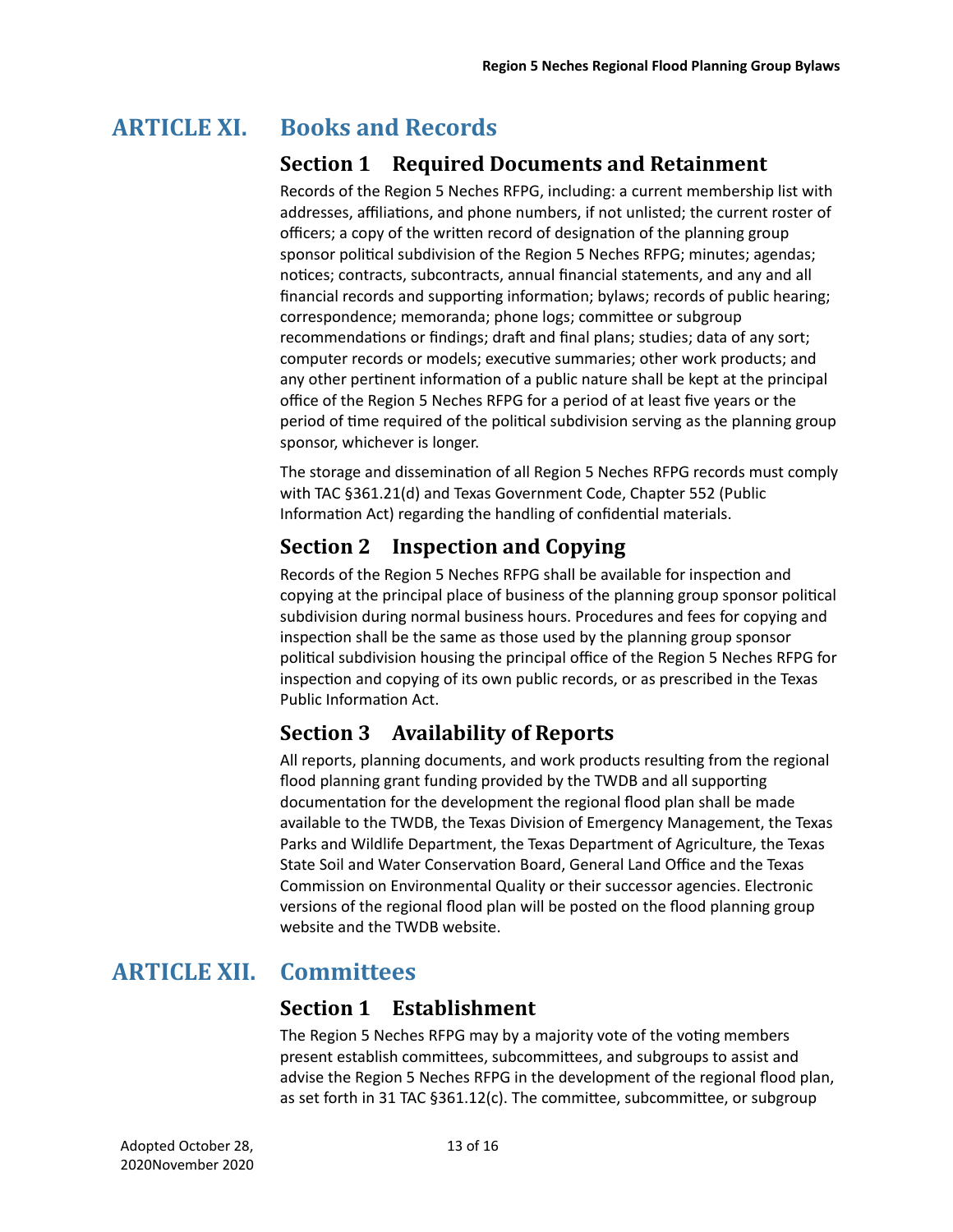may be formed to address specific issues assigned by the Region 5 Neches RFPG and may have a specified term of membership.

#### <span id="page-17-0"></span>**Section 2 Membership**

Membership in the commitees, subcommitees, and subgroups shall follow the requirements and procedures of Article V of these bylaws and 31 TAC §361.12(c). Appointment to commitees, subcommitees, or subgroups shall be made by consensus, but not less than agreement of a majority of the voting members present. The terms of office for all members of commitees, subcommittees, and subgroups shall be either upon the expiration of the term, if any, specified by the Region 5 Neches RFPG in the establishing motion for the committee, subcommittee, or subgroup, or upon the expiration of the persons membership in the Region 5 Neches RFPG.

If a RFPG creates a sub-regional commitee, subcommitee, or subgroup to address issues related to a specific geographic area smaller than the full FPR, it shall, to the extent prac�cal, define such sub-regional geographic areas based on boundaries that are conterminous with full HUC 8 watersheds located within the FPR. Sub-regional commitees, subcommitees, or subgroups formed to address issues related to a specific geographic area smaller than the full FPR must include one voting member representing each of the interest categories listed in 31 TAC §361.11(e).

#### <span id="page-17-1"></span>**Section 3 Of�icers**

The Chair, Vice-chair, and Secretary of a commitee, subcommitee, or subgroup established by the Region 5 Neches RFPG shall be selected from the duly-elected members of the respective committee, subcommittee, or subgroup. The Chair, Vice Chair, and Secretary of the commitee, subcommitee, or subgroup established by the Region 5 Neches RFPG shall be elected to their respective offices by a majority vote of the members of the commitee, subcommitee, or subgroup. Additional committee, subcommittee, or subgroup officers with associated responsibili�es may be created as necessary by a majority vote of the members of the committee, subcommittee, or subgroup. The additional officers shall be elected by a majority affirmative vote of the members of the committee, subcommitee, or subgroup.

#### <span id="page-17-2"></span>**Section 4 Meetings**

Requirements and procedures for commitee, subcommitee, or subgroup meetings shall follow those established in Article IX of these bylaws, including requirements for notice. Committees, subcommittees, or subgroups may adopt their own rules of procedure, if authorized by the Region 5 Neches RFPG and the rules are not in conflict with state law, TWDB rules, or these bylaws.

#### <span id="page-17-3"></span>**Section 5 Books and Records**

Requirements and procedures for commitee, subcommitee, or subgroup books and records shall follow those established for the Region 5 Neches RFPG in Article XI of these bylaws.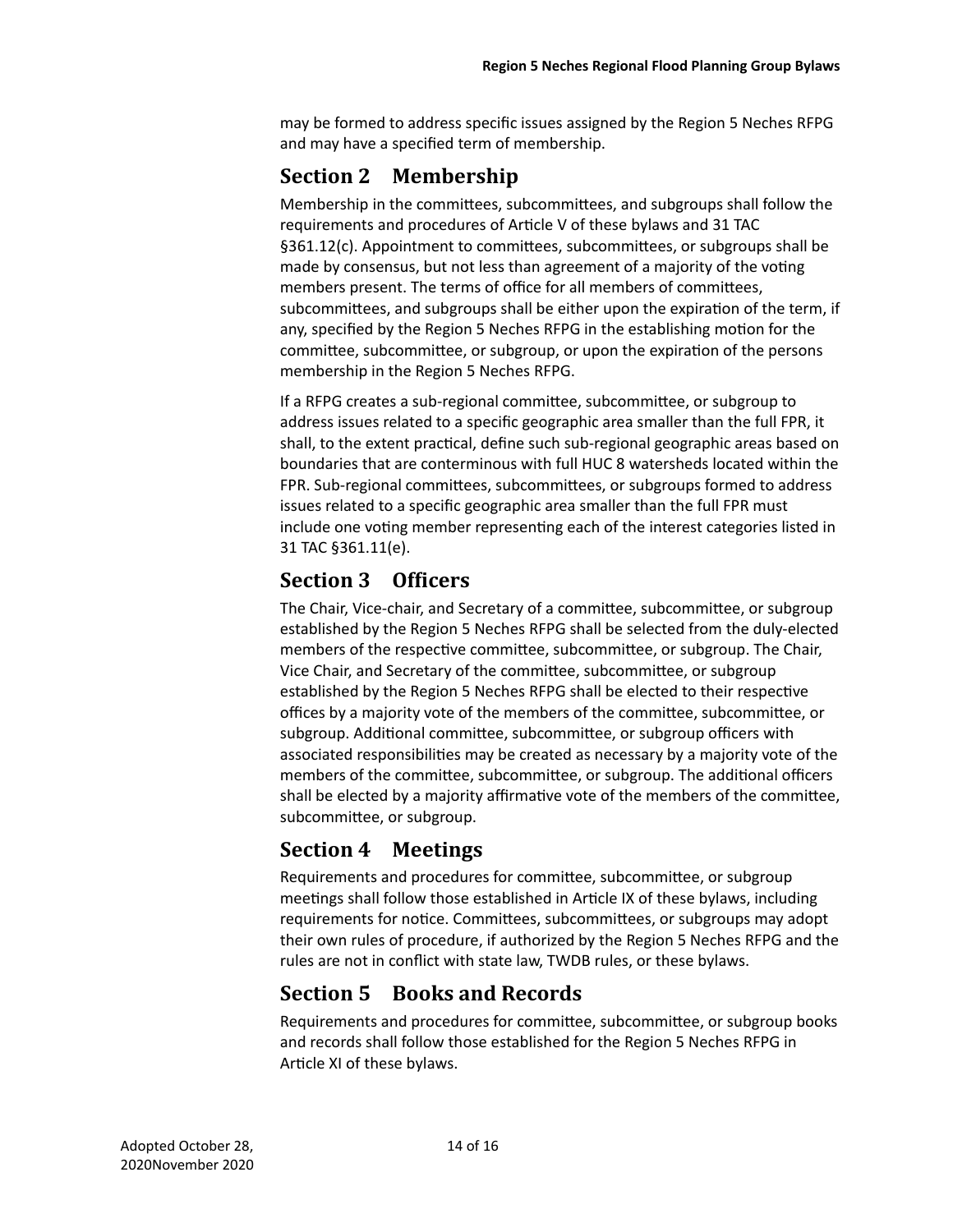#### **Section 6 Code of Conduct**

Members of a commitee, subcommitee, or subgroup are subject to the requirements of Article V, Section 6 of these bylaws.

#### <span id="page-18-1"></span><span id="page-18-0"></span>**ARTICLE XIII. Compensation/Reimbursement**

Members of the Region 5 Neches RFPG are able to be reimbursed for eligible travel expenses, as authorized by the General Appropriations Act, and as limited by the TWDB regional flood planning grant contract for atendance at a posted meeting of the RFPG. All travel expenses must be documented by the members and submitted to the Chair and the planning group sponsor political subdivision designated by the Region 5 Neches RFPG to apply to TWDB for funding. The Chair of the RFPG must certify, in a public meeting, that the travel expenses are eligible for reimbursement and are correct and necessary before the planning group sponsor political subdivision contracting with the TWDB for the Region 5 Neches RFPG can compile the travel information from the members and submit reimbursement requests to the TWDB.

#### <span id="page-18-2"></span>**ARTICLE XIV. Contractual Services**

The voting members of the Region 5 Neches RFPG shall approve, by a majority vote of the voting members present, persons or entities to provide contractual services for the Region 5 Neches RFPG, including all services related to preparation, development, or revisions of the regional flood plan for the Region 5 Neches FPR. However, the voting members may delegate to the Executive Committee the authority to make all administrative decisions concerning amendments to TWDB grant contracts for services related to regional flood planning, except those decisions concerning amendments related to scopes of work and budgets.

#### <span id="page-18-3"></span>**ARTICLE XV. Adopting and Amending the Bylaws**

These bylaws shall have full force and effect upon approval and adoption by the voting members of the Region 5 Neches RFPG, acting on behalf of the interests comprising the Region 5 Neches FPR, and upon submission to the TWDB in compliance with 31 TAC §361.11(d). The voting members shall adopt and/or amend these bylaws by a two-thirds vote of the voting members present.